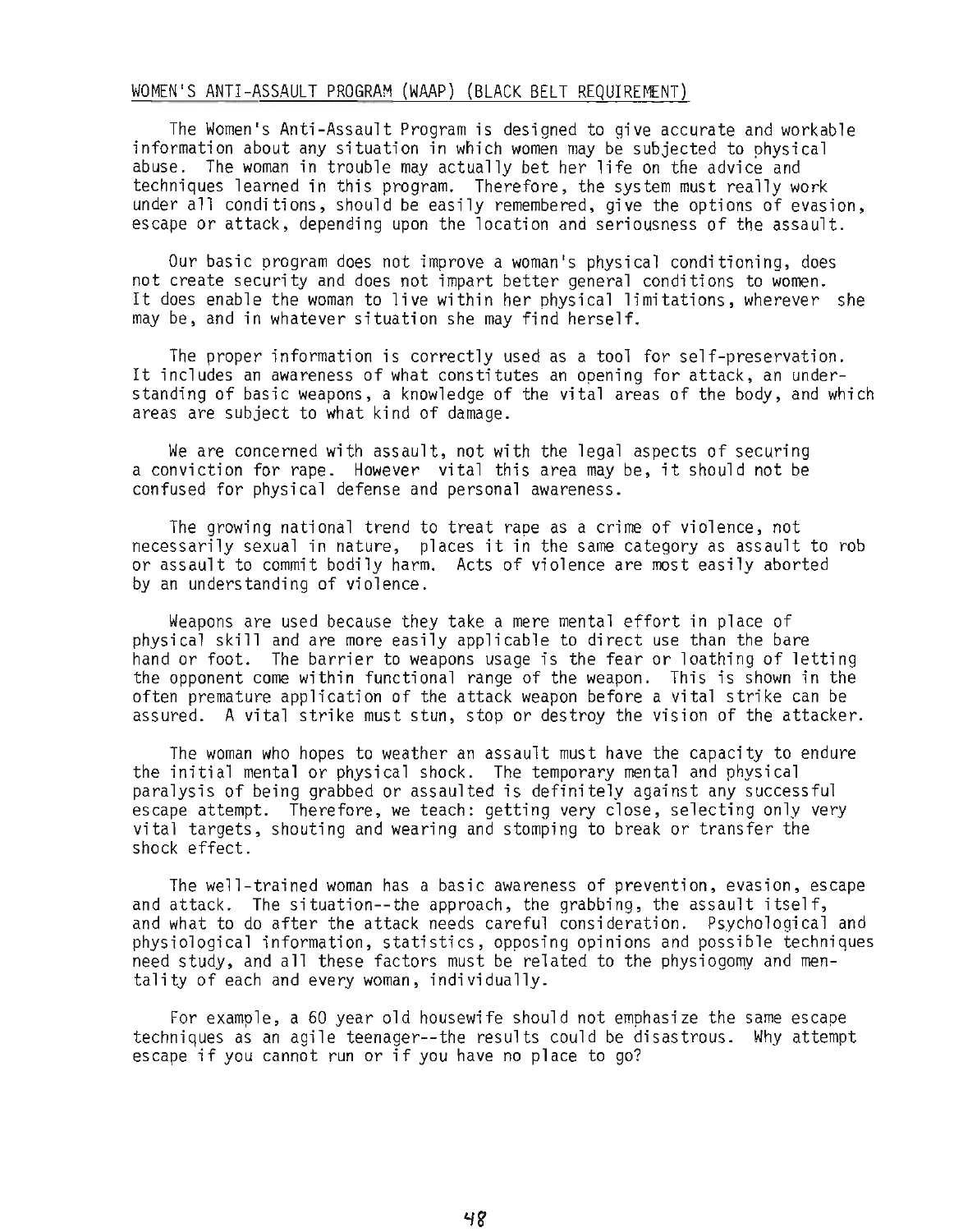#### WOMEN'S ANTI-ASSAULT PROGRAM (continued)

Absolute realism is demanded of a life protection program. Thoroughly professional Karate people in cooperation with psychologists, police instructors, university clubs, women's Karate committees, and sociologists have designed and tailored such a concise, comprehensive and easily understood system for women's self-preservation.

We call this the "Women's Anti-Assault Program." It is available to you.

We begin with the most violent and least understood of the facets of selfprotection - ATTACK - These techniques are intended to kill or destroy the capacity of the assailant to continue the assault. Proper judgment must be used in the application of these techniques, which are capable of inducing severe trauma.

Many women think they could not apply such a vicious attack, but in defense of their lives or the lives of their loved ones; at least they have the tools to use. If the need is severe, they must be used.

In attack we attempt to close the distance, whereas, in escape, maintaining the distance is desirable. The element of surprise is a must for escape. Indecision often breaks down the surprise factor and loosens the effectiveness of the escape technique.

Swinging objects cause the attacker to flinch or pull back, making the retrieval of the grabbed part much easier. The kick, if applied, has a similar value.

Chemicals, deodorants, pepper or mace sprayed or blown into the face are useful in making it difficult for the attacker to follow a fleeing victim. Whistles, hand sirens and freon horns are good for creating a commotion which again makes a continued attack more difficult.

Most escapes are not actually escapes; they just change the location of attack or keep it prolonged until help is available. In the dark of night, for example, the escape should be much more positive and complete than in daylight.

Does getting loose actually improve the situation? In some cases it really makes it worse; the attacker is liable to chase you and catch you in a much more unfavorable location.

This type of problem makes a thorough analysis of the self-defense structure mandatory. The situation must be clearly seen prior to establishing functional techniques or instruction.

The fundamental thinking proceeds accordingly:

Assault escalates in five major steps:

- 1. Situation
- 2. Approach
- 3. Grabbing
- 4. Assault
- 5. Afterward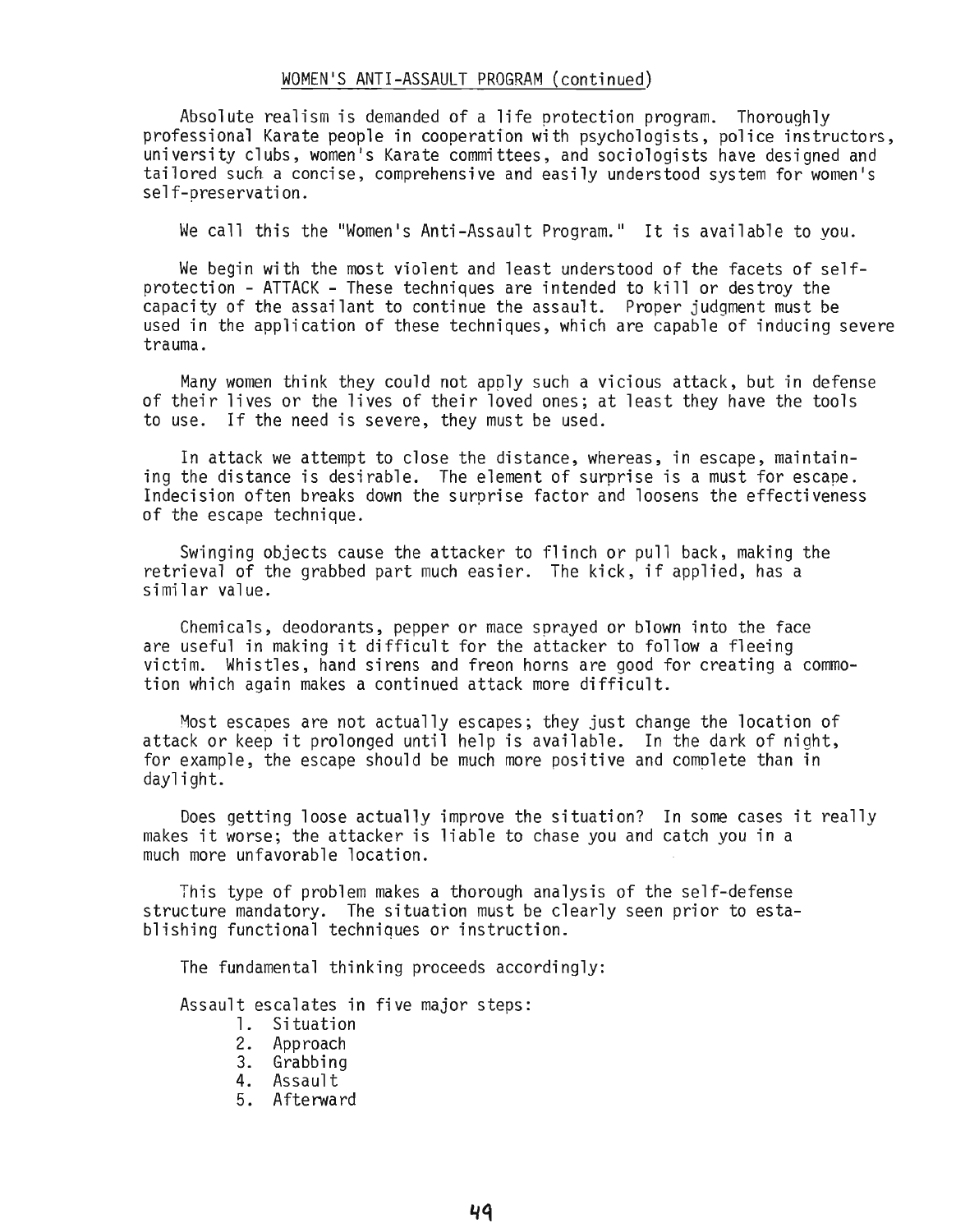### WOMEN'S ANTI-ASSAULT PROGRAM (continued)

Each of these steps or escalations may be broken down into four subcategories for study:

- 1. Prevention
- 2. Evasion
- 3. Escape
- 4. Attack

The complete picture must be understood in both psychological and physiological terms. Statistics, contrary opinions and techniques need to be interrelated.

It is a certain error to confuse any part of the program for the whole or to assign special importance to any separate area.

The synergy of assault reaction is a fact. It is dealt with in a comprehensive and lucid manner, by people with extensive experience and study in the field.

The acceptance of this program has been overwhelming. We repeat, it is available to you, your friends and your children and loved ones. In time of need, it could save everybody's life. The cost of the permanent mental scars and damage to the victim can be astronomical, what is the value of peace and tranqui 1ity.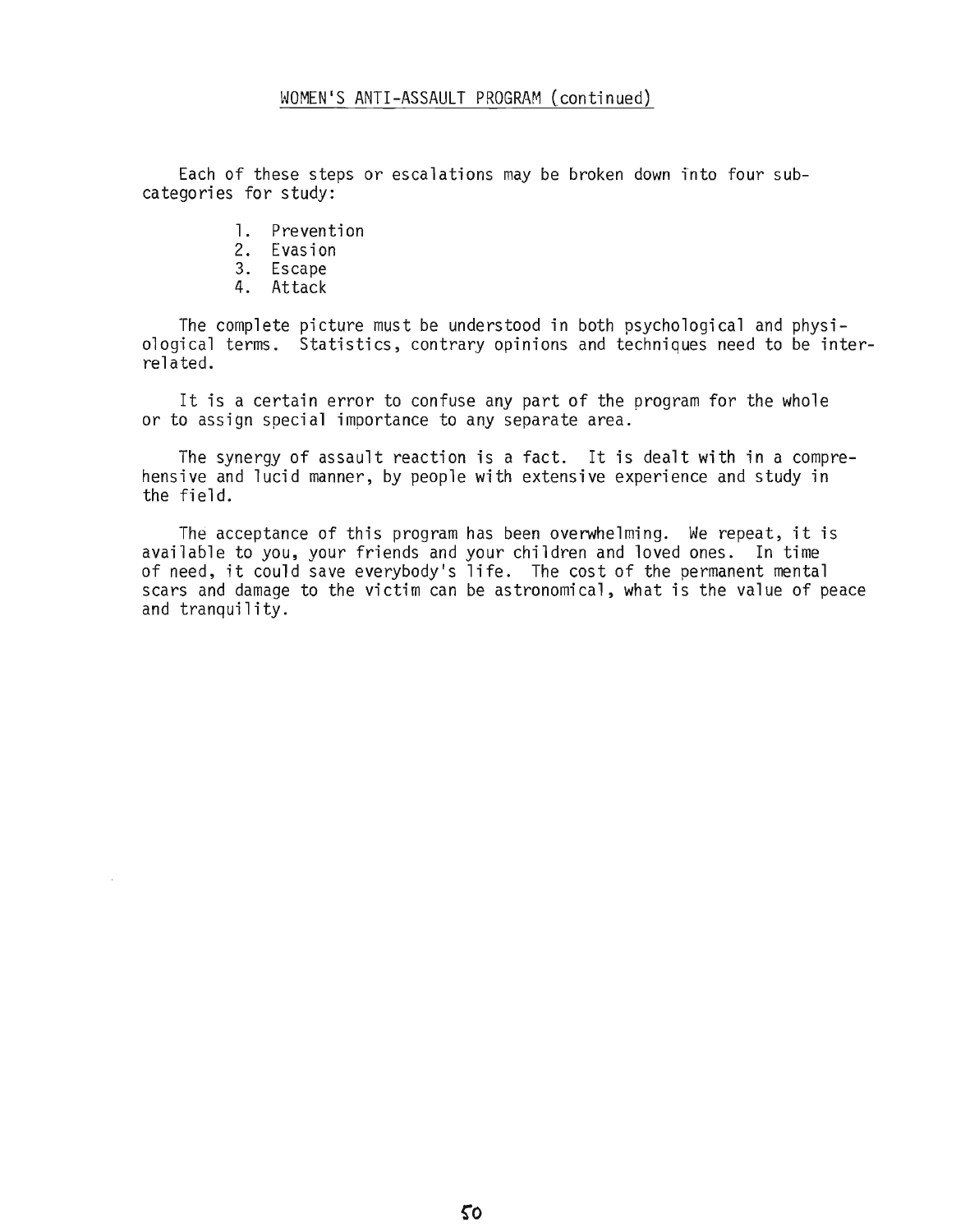LESSON 1 Direct Attack

We begin with the most violent and least understood of the facts of self protection - ATTACK - These techniques are to kill or destroy the capacity of the assailant to continue. Proper judgment must be used in the application of severe trauma.

Many women think they could not apply such a vicious attack but in defense of their lives or the lives of their loved ones, at least they have a tool to use. If the need is sincere, it will be used.

- I. Demonstration of Weapons
	- A. Pencil preferably automatic

(i.e. auto point) and of strong body.

- 1. Stab to base of throat.
- ?. Stick up nose
- 3. Poke in ear
- 4. Stab to testicles
- 5. Behind ear mastoid
- B. Comb or Brush preferably rat tailed and sturdy
	- 1. Hammer fist strike to ear<br>2. " " " " " eve
		- II II II eye near nose
	- 3. Poke sharp end into throat
	- 4. Lifting strike to testicles<br>5. Blow to area behind ear
	- 5. Blow to area behind ear

C. Book - preferably small, strong and heavy

- 1. Swing to ear<br>2 bas
- 2. " " base of skull
- 3. Hammer blow to nose
- 4. Swing up into groin area

D. Shoe- high-heeled and flexible

|    |  | 1. Use a hammer strike to face near eyes |        |               |
|----|--|------------------------------------------|--------|---------------|
| 2. |  |                                          | ear    |               |
| 3. |  | ш                                        |        | base of skull |
| 3  |  |                                          | throat |               |

The student will now see how dangerous it is to hold onto someone.

- II. Explanation of Vital Points
	- 1. Eyes
	- 2. Ears
	- 3. Base of skull
	- 4. Throat
	- 5. Base of throat
	- 6. Behind ears
	- 7. Groin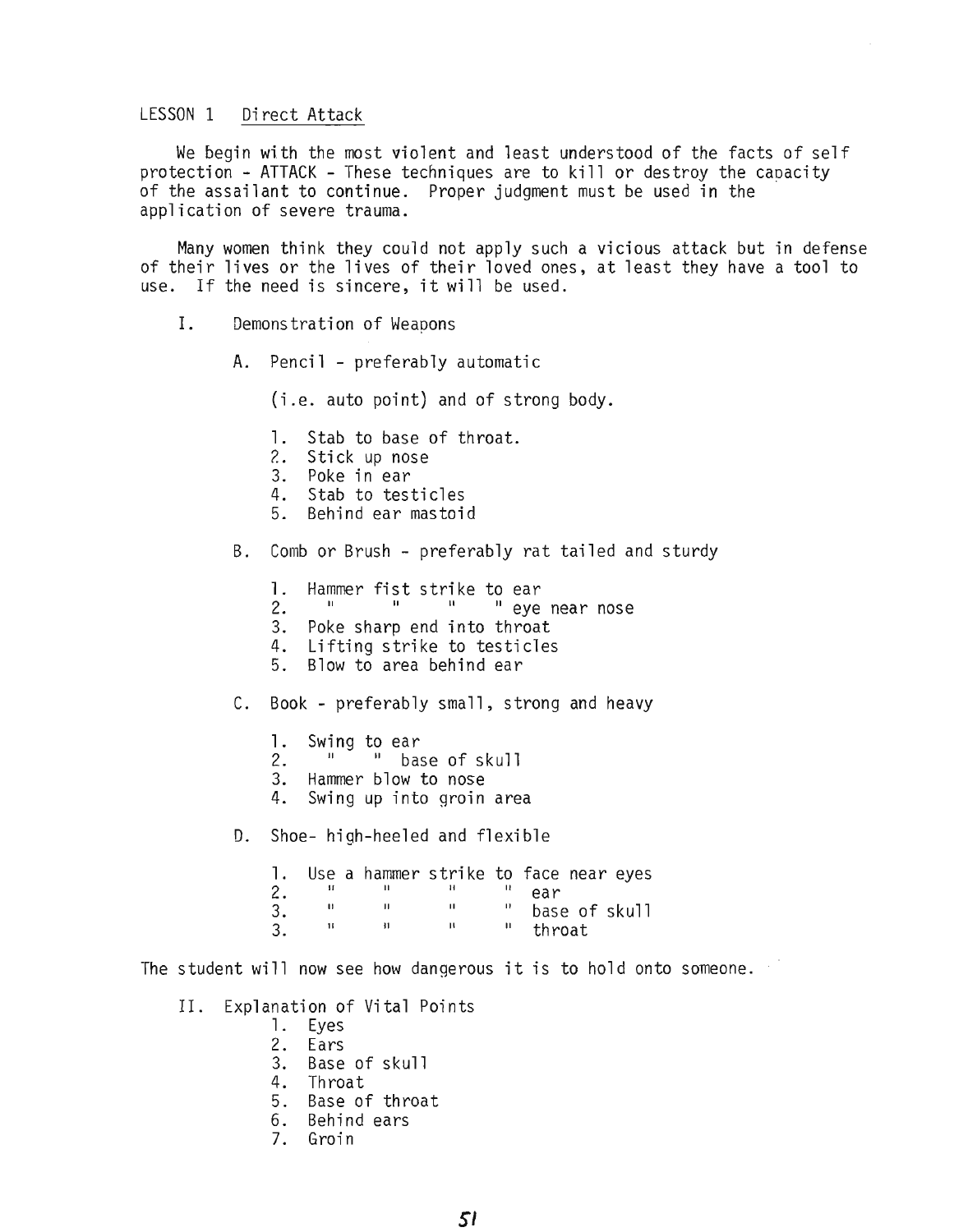### Direct Attack (continued)

- III. Advise for Attack
	- A. Where to do it
		- 1. Nowhere to run
		- 2. When life is in jeopardy
		- 3. When actually assaulted
		- 4. When attacker is very close
	- B. How to do it
		- 1. Shout or swear
		- 2. Do not rush take your time
		- 3. Grip weapon firmly
		- 4. Go for broke the determination is a key point
	- C. Barriers to success
		- 1. Distance too far away is easily blocked and not functional. Get very close
		- 2. Shock your temporary paralysis may be broken and transferred by shouting, swearing, or foot stamping
		- 3. Indecision This is corrected by practice, thought, controlled breathing and a real emergency.

Complete class should pass through lecture prior to actual practice. Our goal is to:

- A. Tell what we will tell you
- B. Tell you
- C. Tell what we told you

In this manner, the most important basics will be reinforced.

- IV. Practice Weapons
	- A. Practice shouting
- V. Brief Description of Lesson 2
	- A. Escape techniques and theories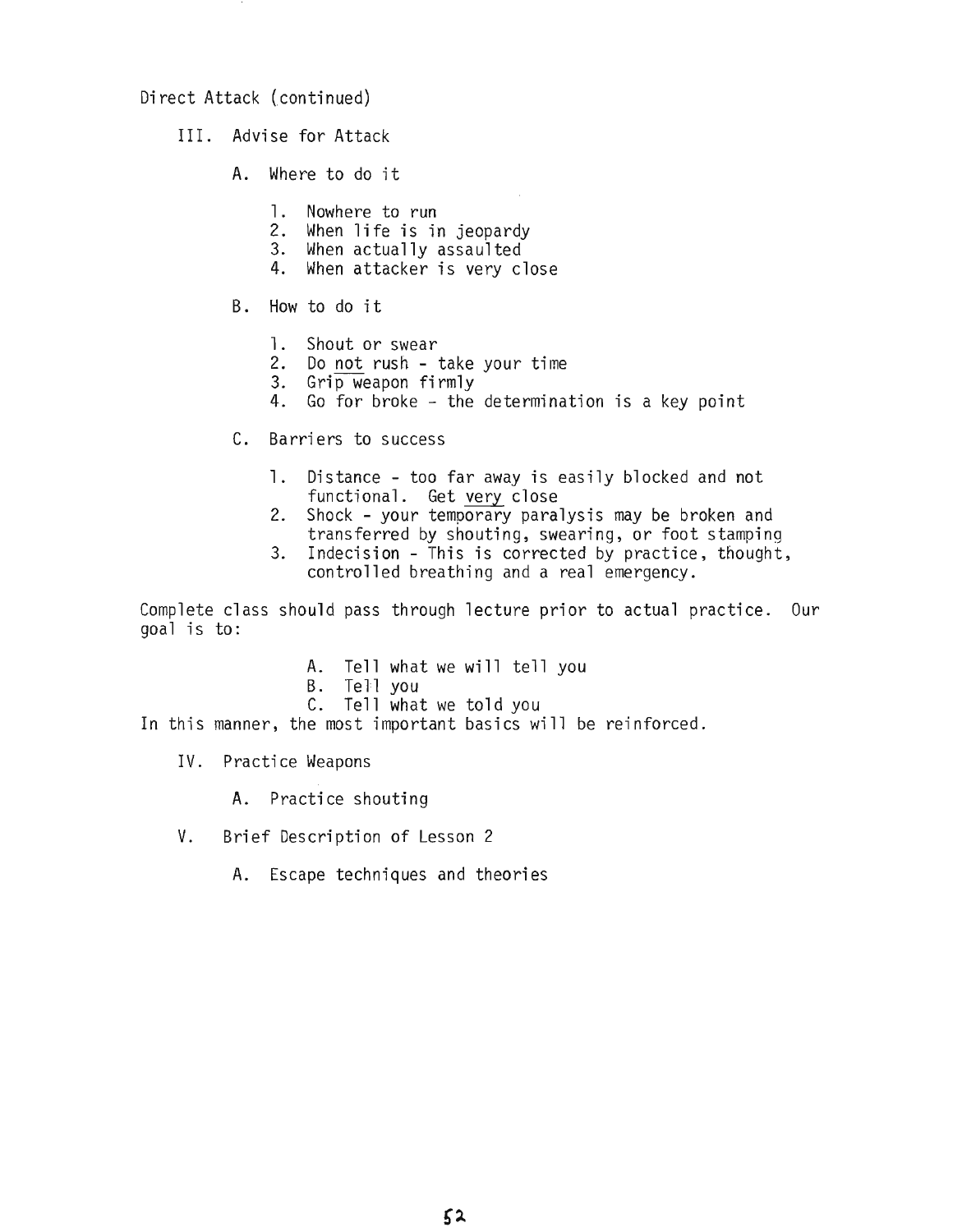Lesson II

### ESCAPE METHODS

General escape points to remember:

In attack we attempt to close the distance, whereas, in escape, maintaining the distance is desirable. The element of surprise is a must for escape. Indecision often breaks down the surprise factor and loosens the effectiveness of the escape technique.

Swinging objects cause the attacker to flinch or pull back, making the retrieval of the grabbed part much easier. The kick, if applied, has a similar value.

Chemicals, deodorants, pepper or mace sprayed or blown into the face are useful in making it difficult for the attacker to follow <sup>a</sup> fleeing victim. Whistles, hand sirens and freon horns are good for creating a commotion which again makes a continued attack more difficult.

Most escapes are not actually escapes; they just change the location of attack or keep it prolonged until help is available. In the dark of night, for example, the escape should be much more positive and complete than in daylight.

Does getting loose actually improve the situation? In some cases it really makes it worse; the attacker is liable to chase you and catch you in a much more unfavoragle location.

Re-analysis of Self-Defense Structure

- 1. Situation
- 
- 2. Approach<br>3. Grabbing 3. Grabbing<br>4. Assault
- 
- 4. Assault<br>5. Afterway **Afterwards** 
	- A. Prevent
	- B. Evade
	- C. Escape<br>D. Attack
		- Attack
- I. Psychological
- II. Physiological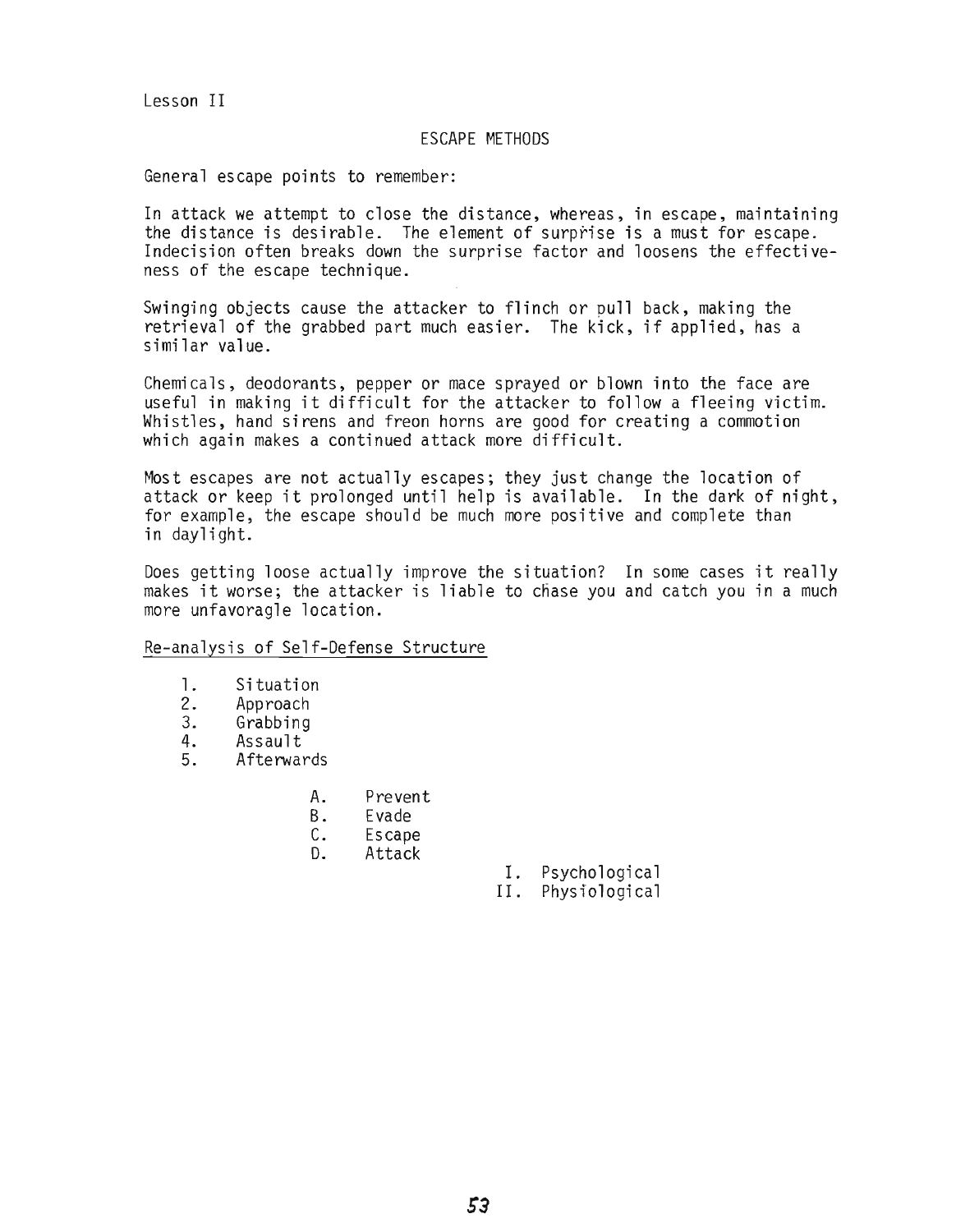# LESSON II Escape

- I. Methods of Holding
	- A. One hand
	- B. Two hands
	- C. Hugging

By:

- A. Limb
- B. Head
- C. Body

From:

- A. Front<br>B. Side
- B. Si de
- C. Rear
- II. Release Methods
	- A. Weapons
	- B. Stri kes
	- C. Pulls

- Demonstration of weapon possibi1ties: Manrike, purse, book, keys, comb, yarawa, foot, hand, back fist.

- Indication of points of attack: shin, groin, wrist, elbow, head, sternum, back of hand.

## III. General Discussion of Releases

A. When to attempt B. Application of "atemi"

- Barriers to Success:

- 1. Where are you escaping to?
- 2. Can you run? How far?
- 3. Who is your opponent?
- 4. Location of assault.
- 5. Can you attract attention?
- 6. Loss of element of surprise.

## IV. Practice

- A. Front kick
- B. Punch or jab, and shout
- C. Swing stick and shout